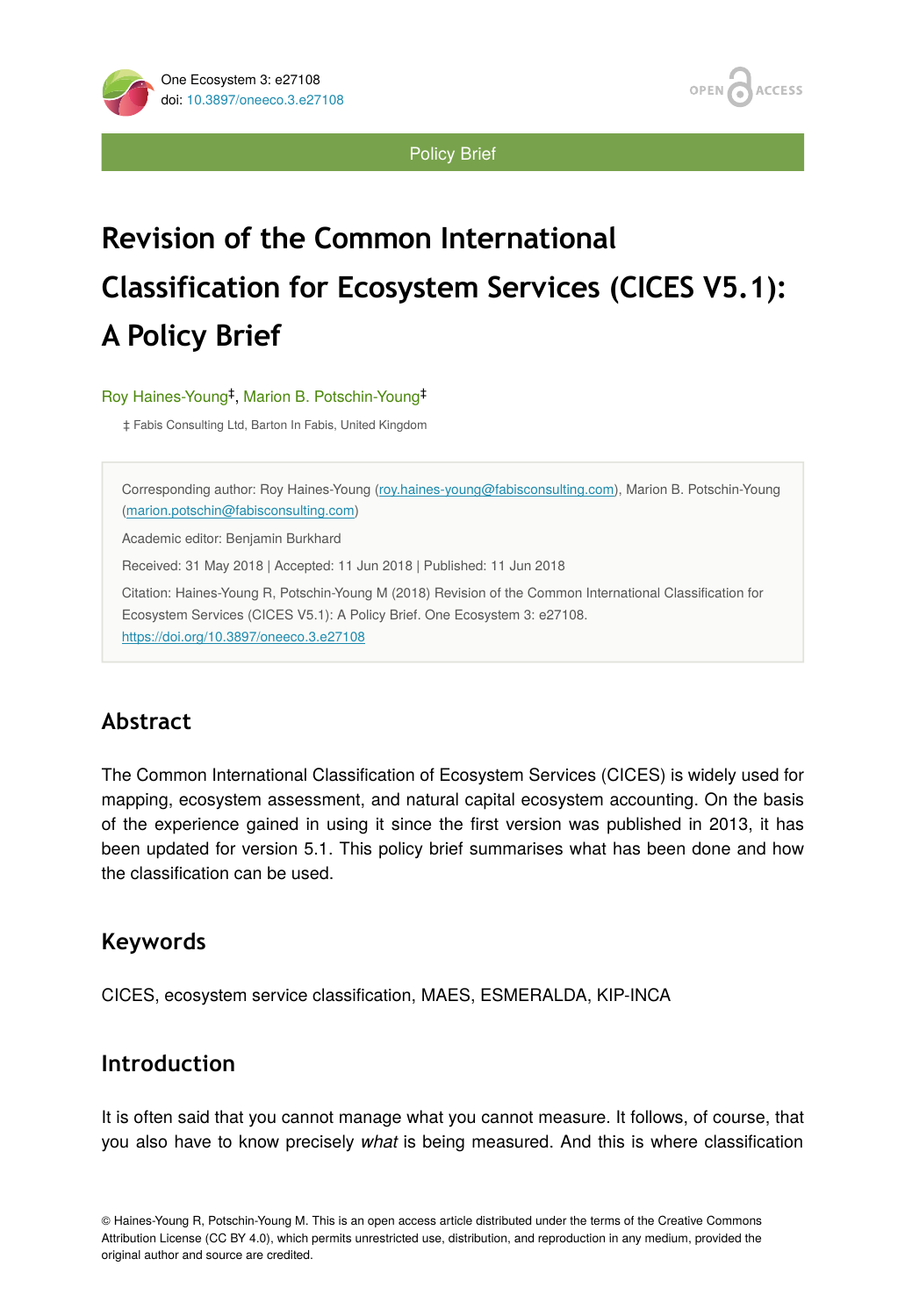systems are important. They help us define what we mean and communicate what we have found.

The need for robust and relevant tools for classification is especially important in the field of ecosystem services (Polasky et al. 2015). To progress we have to bring together perspectives from different disciplines and ensure that we are talking about the same things. More fundamentally, to support evidence-based policy making, we must be able to review and transfer knowledge to different situations in ways that are clear and unambiguous. The *Common International Classification of Ecosystem Services*, CICES, has been developed to do just that.

CICES developed out of the work on environmental accounting undertaken by the European Environment Agency (EEA) and other international partners (Haines-Young and Potschin 2018). However, its application has gone far beyond accounting. It has been used as the basis of mapping and ecosystem assessment more generally. The work in the EU on Mapping and Assessment of Ecosystems and their Services (MAES)\*1, for example, uses CICES as the framework for its work developing ecosystem service indicators (Czúcz et al. 2018).

The first fully operational version CICES (V4.3) was published in 2013. On the basis of the experience gained by the user community since then, its structure and scope has been reviewed, and a fully revised version (V5.1) is now available. This policy brief explains what has been done and why.

### **The structure and scope of CICES**

Both the original and the new version of CICES defines ecosystem services as the contributions that ecosystems make to human well-being (Haines-Young and Potschin 2018). CICES focusses on the 'final' outputs of ecosystems and seeks to identify the materials and properties of ecological systems that can be used by people in beneficial ways.

CICES has been designed to capture the ways the science community has sought to describe ecosystem services, and following common usage, recognises that the main categories of ecosystem outputs to be provisioning, regulating and cultural services. To deal with the fact that people work at different spatial and thematic scales, CICES describes these service types by means of a five-level hierarchy, with each level is progressively more detailed and specific. However, the scope of the classificaiton is comprehensive, aiming to include all that can realistically be considered as an ecosystem service. The way it works can be seen in Fig. 1, which shows how 'cereals' might be classified.

Although the primary focus of CICES is on the way living systems ('biodiversity') give rise to these services, for completeness it also provides a way of classifying the abiotic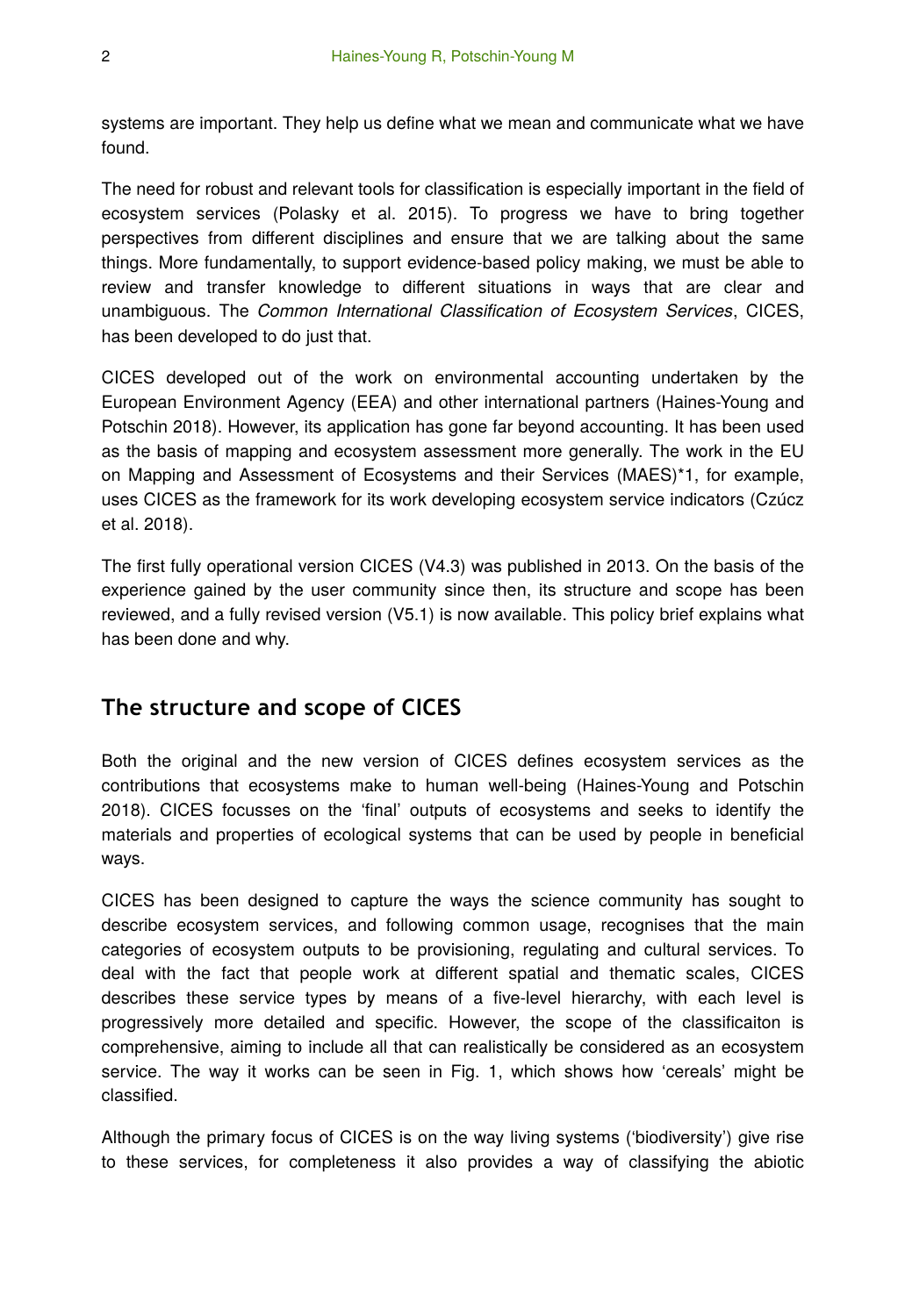contributions that ecosystem can make. Fig. 2 and Fig. 3 provide an overview of the revised classification for the upper three levels.

| <b>Section</b>    |                                    |                                                                       | <b>Provisioning</b> |
|-------------------|------------------------------------|-----------------------------------------------------------------------|---------------------|
| <b>Division</b>   |                                    | Biomass                                                               | Water               |
| Group             |                                    | Reared<br>Cultivated<br>Wild<br>animals<br>plants<br>plants           | ۰                   |
| <b>Class</b>      | Cultivated plants for<br>nutrition | Cultivated plants for<br>Cultivated plants for<br>energy<br>materials |                     |
| <b>Class type</b> | Cereals<br><b>Service</b>          | <b>SSE</b>                                                            |                     |

#### **Formally:**

- · Section (e.g. Provisioning) · Division (e.g. Biomass)
- 
- Group (e.g. Cultivated terrestrial plants for nutrition, materials or energy)<br>• Class (e.g. Cultivated terrestrial plants (including fungi, algae) grown for
- nutritional purposes) • Class type (e.g. Cereals The ecological contribution to the growth of cultivated, land-based crops that can be harvested and used as raw material for the production of food)

#### Figure 1.

Illustration of the hierarchical structure of CICES V5.1 using cereals.

| <b>BIOTIC ecosystem outputs</b> |                                                                                                                                 |                                                                                     |  |  |  |
|---------------------------------|---------------------------------------------------------------------------------------------------------------------------------|-------------------------------------------------------------------------------------|--|--|--|
| <b>Section</b>                  | <b>Division</b>                                                                                                                 | <b>Group</b>                                                                        |  |  |  |
| <b>Provisioning (Biotic)</b>    | <b>Biomass</b>                                                                                                                  | Cultivated terrestrial plants for nutrition, materials or energy                    |  |  |  |
| <b>Provisioning (Biotic)</b>    | <b>Biomass</b>                                                                                                                  | Cultivated aquatic plants for nutrition, materials or energy                        |  |  |  |
| <b>Provisioning (Biotic)</b>    | <b>Biomass</b>                                                                                                                  | Reared animals for nutrition, materials or energy                                   |  |  |  |
| <b>Provisioning (Biotic)</b>    | <b>Biomass</b>                                                                                                                  | Reared aquatic animals for nutrition, materials or energy                           |  |  |  |
| <b>Provisioning (Biotic)</b>    | <b>Biomass</b>                                                                                                                  | Wild plants (terrestrial and aquatic) for nutrition, materials or energy            |  |  |  |
| <b>Provisioning (Biotic)</b>    | <b>Biomass</b>                                                                                                                  | Wild animals (terrestrial and aquatic) for nutrition, materials or energy           |  |  |  |
| <b>Provisioning (Biotic)</b>    | Genetic material from all biota (including seed, spore or<br>gamete production)                                                 | Genetic material from plants, algae or fungi                                        |  |  |  |
| <b>Provisioning (Biotic)</b>    | Genetic material from all biota (including seed, spore or<br>gamete production)                                                 | Genetic material from animals                                                       |  |  |  |
| <b>Provisioning (Biotic)</b>    | Other types of provisioning service from biotic sources                                                                         | Other                                                                               |  |  |  |
| <b>Provisioning (Abiotic)</b>   | Water                                                                                                                           | Surface water used for nutrition, materials or energy                               |  |  |  |
| <b>Provisioning (Abiotic)</b>   | Water                                                                                                                           | Ground water for used for nutrition, materials or energy                            |  |  |  |
| <b>Provisioning (Abiotic)</b>   | Water                                                                                                                           | Other aqueous ecosystem outputs                                                     |  |  |  |
| <b>Regulation &amp;</b>         | Transformation of biochemical or physical inputs to                                                                             | Mediation of wastes or toxic substances of anthropogenic origin by living processes |  |  |  |
| <b>Maintenance (Biotic)</b>     | ecosystems                                                                                                                      |                                                                                     |  |  |  |
| <b>Regulation &amp;</b>         | Transformation of biochemical or physical inputs to                                                                             | Mediation of nuisances of anthropogenic origin                                      |  |  |  |
| <b>Maintenance (Biotic)</b>     | ecosystems                                                                                                                      |                                                                                     |  |  |  |
| <b>Regulation &amp;</b>         | Regulation of physical, chemical, biological conditions                                                                         | Regulation of baseline flows and extreme events                                     |  |  |  |
| <b>Maintenance (Biotic)</b>     |                                                                                                                                 |                                                                                     |  |  |  |
| <b>Regulation &amp;</b>         | Regulation of physical, chemical, biological conditions                                                                         | Lifecycle maintenance, habitat and gene pool protection                             |  |  |  |
| <b>Maintenance (Biotic)</b>     |                                                                                                                                 |                                                                                     |  |  |  |
| <b>Regulation &amp;</b>         | Regulation of physical, chemical, biological conditions                                                                         | Pest and disease control                                                            |  |  |  |
| <b>Maintenance (Biotic)</b>     |                                                                                                                                 |                                                                                     |  |  |  |
| <b>Regulation &amp;</b>         | Regulation of physical, chemical, biological conditions                                                                         | <b>Regulation of soil quality</b>                                                   |  |  |  |
| <b>Maintenance (Biotic)</b>     |                                                                                                                                 |                                                                                     |  |  |  |
| <b>Regulation &amp;</b>         | Regulation of physical, chemical, biological conditions                                                                         | <b>Water conditions</b>                                                             |  |  |  |
| <b>Maintenance (Biotic)</b>     |                                                                                                                                 |                                                                                     |  |  |  |
| <b>Regulation &amp;</b>         | Regulation of physical, chemical, biological conditions                                                                         | Atmospheric composition and conditions                                              |  |  |  |
| <b>Maintenance (Biotic)</b>     |                                                                                                                                 |                                                                                     |  |  |  |
| <b>Regulation &amp;</b>         | Other types of regulation and maintenance service by                                                                            | Other                                                                               |  |  |  |
| <b>Maintenance (Biotic)</b>     | living processes                                                                                                                |                                                                                     |  |  |  |
| <b>Cultural (Biotic)</b>        | Direct, in-situ and outdoor interactions with living systems<br>that depend on presence in the environmental setting            | Physical and experiential interactions with natural environment                     |  |  |  |
| <b>Cultural (Biotic)</b>        | Direct, in-situ and outdoor interactions with living systems<br>that depend on presence in the environmental setting            | Intellectual and representative interactions with natural environment               |  |  |  |
| <b>Cultural (Biotic)</b>        | Indirect, remote, often indoor interactions with living<br>systems that do not require presence in the environmental<br>setting | Spiritual, symbolic and other interactions with natural environment                 |  |  |  |
| <b>Cultural (Biotic)</b>        | Indirect, remote, often indoor interactions with living<br>systems that do not require presence in the environmental<br>setting | Other biotic characteristics that have a non-use value                              |  |  |  |
| <b>Cultural (Biotic)</b>        | Other characteristics of living systems that have cultural<br>significance                                                      | Other                                                                               |  |  |  |

#### Figure 2.

Overview of revised structure of CICES (V5.1) for biotic ecosystem services (upper three levels in the classification only).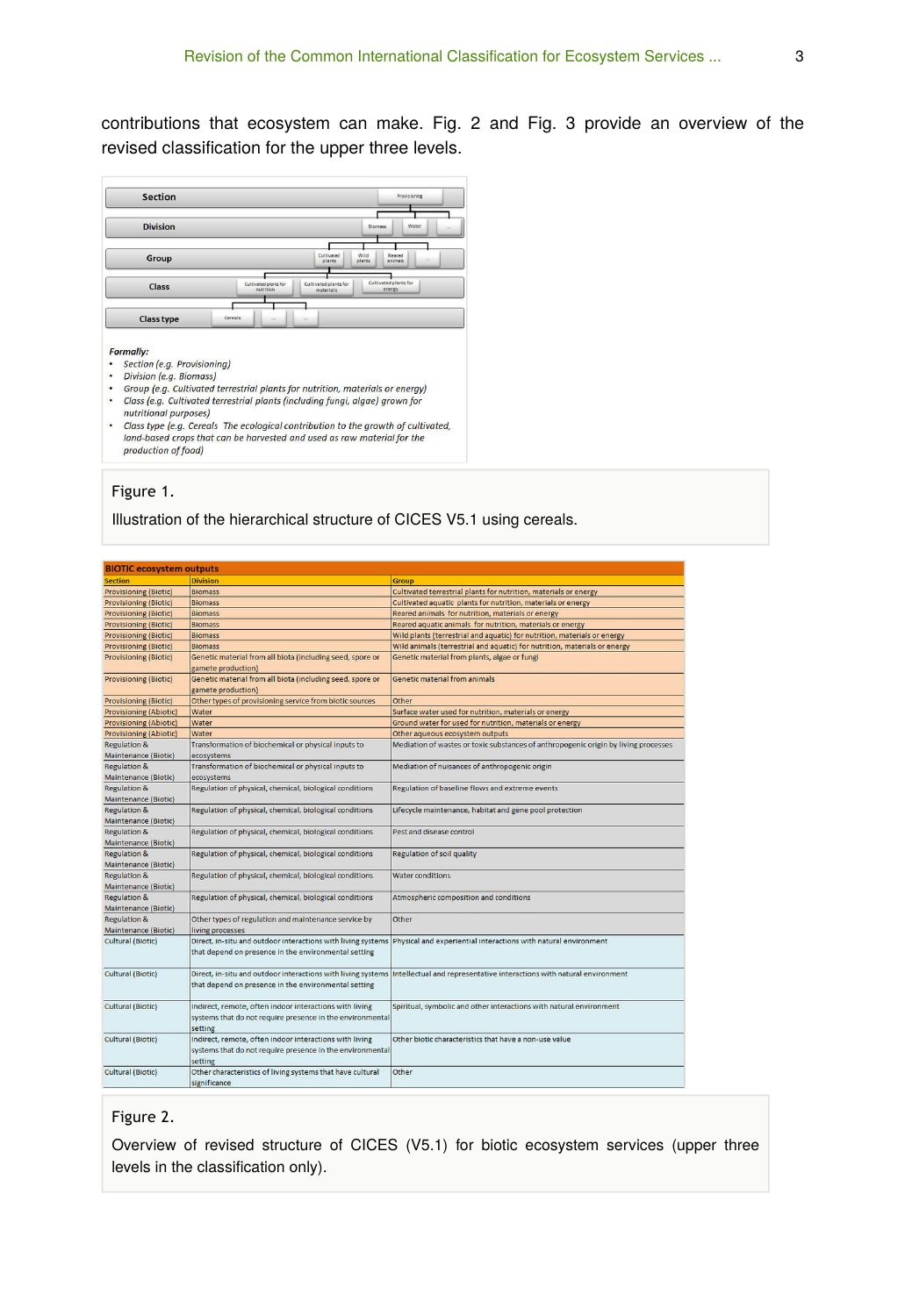| <b>ABIOTIC ecosystem outputs</b>                        |                                                                                                                                               |                                                                                                            |  |  |
|---------------------------------------------------------|-----------------------------------------------------------------------------------------------------------------------------------------------|------------------------------------------------------------------------------------------------------------|--|--|
| <b>Section</b>                                          | <b>Division</b>                                                                                                                               | <b>Group</b>                                                                                               |  |  |
| <b>Provisioning (Abiotic)</b>                           | Water                                                                                                                                         | Surface water used for nutrition, materials or energy                                                      |  |  |
| <b>Provisioning (Abiotic)</b>                           | Water                                                                                                                                         | Ground water for used for nutrition, materials or energy                                                   |  |  |
| <b>Provisioning (Abiotic)</b>                           | Water                                                                                                                                         | Other aqueous ecosystem outputs                                                                            |  |  |
| <b>Provisioning (Abiotic)</b>                           | Non-aqueous natural abiotic ecosystem outputs                                                                                                 | Mineral substances used for nutrition, materials or energy                                                 |  |  |
| <b>Provisioning (Abiotic)</b>                           | Non-aqueous natural abiotic ecosystem outputs                                                                                                 | Non-mineral substances or ecosystem properties used for nutrition, materials or<br>energy                  |  |  |
| <b>Provisioning (Abiotic)</b>                           | Non-aqueous natural abiotic ecosystem outputs                                                                                                 | Other mineral or non-mineral substances or ecosystem properties used for nutrition,<br>materials or energy |  |  |
| <b>Regulation &amp;</b><br><b>Maintenance (Abiotic)</b> | Transformation of biochemical or physical inputs to<br>ecosystems                                                                             | Mediation of waste, toxics and other nuisances by non-living processes                                     |  |  |
| <b>Regulation &amp;</b><br>Maintenance (Abiotic)        | Transformation of biochemical or physical inputs to<br>ecosystems                                                                             | Mediation of nuisances of anthropogenic origin                                                             |  |  |
| <b>Regulation &amp;</b><br>Maintenance (Abiotic)        | Regulation of physical, chemical, biological conditions                                                                                       | Regulation of baseline flows and extreme events                                                            |  |  |
| <b>Regulation &amp;</b><br>Maintenance (Abiotic)        | Regulation of physical, chemical, biological conditions                                                                                       | Maintenance of physical, chemical, abiotic conditions                                                      |  |  |
| <b>Regulation &amp;</b><br>Maintenance (Abiotic)        | Other type of regulation and maintenance service by<br>abiotic processes                                                                      | Other                                                                                                      |  |  |
| <b>Cultural (Abiotic)</b>                               | Direct, in-situ and outdoor interactions with natural<br>physical systems that depend on presence in the<br>environmental setting             | Physical and experiential interactions with natural abiotic components of the<br>environment               |  |  |
| <b>Cultural (Abiotic)</b>                               | Direct, in-situ and outdoor interactions with natural<br>physical systems that depend on presence in the<br>environmental setting             | Intellectual and representative interactions with abiotic components of the natural<br>environment         |  |  |
| <b>Cultural (Abiotic)</b>                               | Indirect, remote, often indoor interactions with physical<br>systems that do not require presence in the environmental environment<br>setting | Spiritual, symbolic and other interactions with the abiotic components of the natural                      |  |  |
| <b>Cultural (Abiotic)</b>                               | Indirect, remote, often indoor interactions with physical<br>systems that do not require presence in the environmental<br>setting             | Other abiotic characteristics that have a non-use value                                                    |  |  |
| <b>Cultural (Abiotic)</b>                               | Other abiotic characteristics of nature that have cultural<br>significance                                                                    | Other                                                                                                      |  |  |

#### Figure 3.

Overview of revised structure of CICES (V5.1) for abiotic ecosystem services (upper three levels in the classification only).

### **What's new?**

The revised version of CICES (V5.1) was released in January 2018. The update was based on a wide-ranging consultation with the user community and a review of published work (Haines-Young and Potschin 2018). The revision basically clarifies the way specific ecosystem services are defined and extends the scope of the classification. In particular the structure has been modified to help people aggregate service categories more easily for reporting purposes when no-end use is known.

The need to be clear about the distinction between ecosystem services and their associated benefits was one of the key tasks identified by the user community that was tackled in the revision of CICES (Haines-Young and Potschin 2018). To emphasise the 'purposeful' nature of ecosystem service, in V5.1 the definition of each service is therefore made up of two parts, one describing the biophysical output from the ecosystem (i.e. *what the ecosystem does*) and the other describing the contribution it makes some benefit (i.e. how that output is used or enjoyed by people).

So, for example, the service 'Wild animals (terrestrial and aquatic) for used nutrition' would be now be defined using this two part approach as 'non-domesticated, wild animal species and their outputs ….. that can be harvested and used as a raw material for the production of food'. Similarly, the service of 'pest control' would be 'the reduction by biological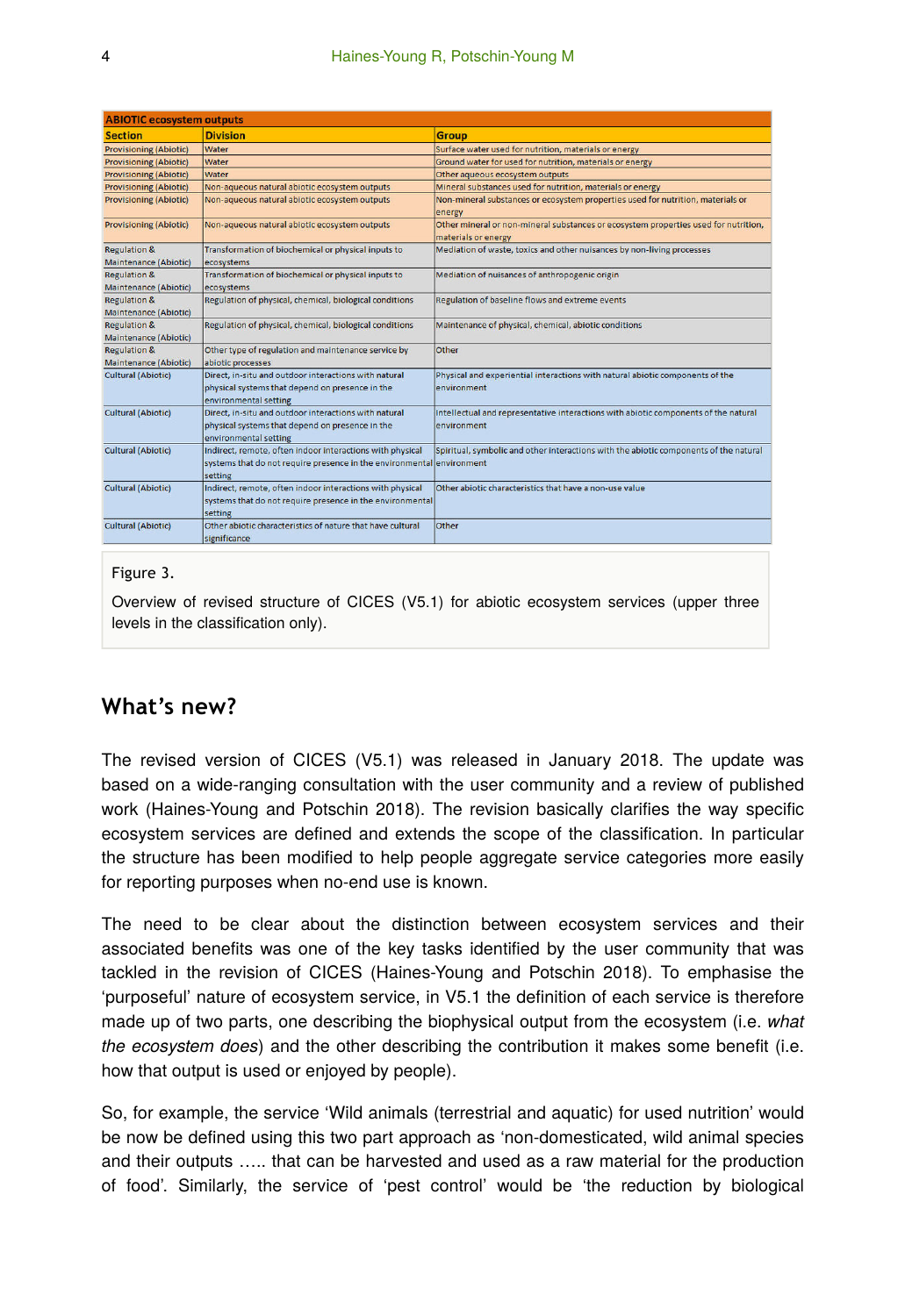interactions of the incidence of species…… that damage or reduce the output of food, material or energy from ecosystems, or their cultural importance, by the consumption of biomass or the spreading of disease'.

These formal definitions are important, so we can be clear about what we are measuring and managing. However, to help people cope with the complexity of the field of ecosystem services the revised classification provides some simpler names to refer to services that can be used in public consultation, and examples of services and benefits for each category so that people can understand better what is being discussed. The service categories are also coded numerically to assist referencing and analysis.

### **What next?**

Despite the changes that have been made in the revised version of CICES it is fully compatible with the original and there is detailed documentation on what has been done. In making the revision it was also recognised that people may use other ways of naming ecosystem services in their work, and so to develop CICES as a reference system we have also provided cross-references to the typologies used in the Millennium Assessment (MA), The Economics of Ecosystems and Biodiversity (TEEB), and IPBES, with its concept of nature's benefits to people\*2. The important thing now is to use the new version and develop further our understandings of how ecosystems can benefit people.

CICES is one of the tools that can help us measure ecosystem services better. Future work will need to look at how this classification can link to the ways we classify and characterise the condition of ecosystems, so that we can understand the biophysical underpinnings of ecosystem services. It will also need to look at the way we describe and classify benefits and beneficiaries, so that we can better document how people depend on or engage with nature over space and time. Some of this work has begun in EU-funded projects such as [OpenNESS](http://www.openness-project.eu/) and [ESMERALDA,](http://www.esmeralda-project.eu/) and further insights will emerge from the wider use of the classification in the other work in the EU on natural capital and ecosystem services accounting\*3. We need to measure the value of ecosystems and the cost of their depletion in clear and unambiguous ways if we are to inform policy and investment decisions. CICES is one tool that can help us in this important task.

### **How do I find out more?**

The CICES website ([www.cices.eu](http://www.cices.eu)) provides access to the revised classification tables and the guidance document that explains the revision in detail. It also provides links to current applications and publications, and how you can reference work based on CICES V5.1. Further discussion on the issues of classifying ecosystem services can be found in Potschin and Haines-Young (2016).